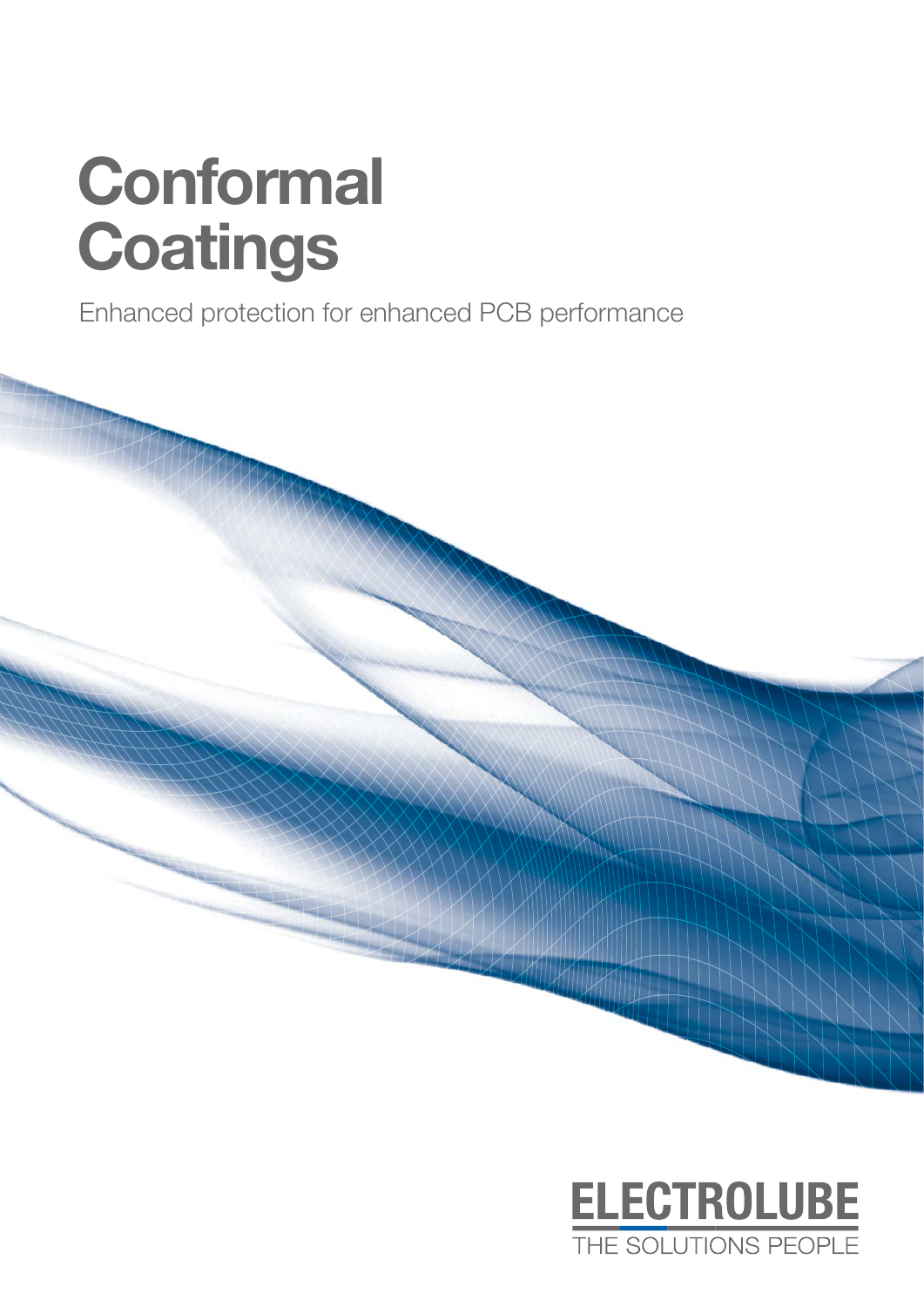# **Conformal Coatings**

- UL, MIL and IPC-CC-830 approved
- Solvent removable and solvent resistance coatings
- Acrylic, Silicone, Polyurethane and Hybrid Materials
- UV cure and water-based options available
- UV trace to aid inspection
- Thinners and masking products

Conformal coatings are designed to protect printed circuit boards and related equipment from their environment. Typically applied at 25-75µm, these coatings 'conform' to the contours of the board allowing for excellent protection and coverage, ultimately extending the working life of the PCB.

The use of conformal coatings is particularly important in automotive, military, aerospace, marine, lighting, industrial and green energy applications. Due to the rapid expansion of the electronics industry, conformal coatings are also finding their way into the domestic and mobile electronics industries, providing the necessary combination of high performance and reliability within a vast array of electronic devices.

Conformal coatings can be used in a wide range of environments to protect printed circuit boards from moisture, salt spray, chemicals and temperature extremes in order to prevent corrosion, mould growth and electrical failures, for example. The protection provided by conformal coatings allows for higher power and closer track spacing, in turn enabling designers to meet the demands of miniaturisation and reliability.

Electrolube is among the world's foremost experts in the formulation and application of conformal coatings designed to meet international approvals (including European and American military specifications). The range of products currently available comprises acrylics, silicones, polyurethanes, hybrid chemistries and environmentally friendly options.

Electrolube can offer both transparent and pigmented coatings to improve or camouflage the appearance of printed circuit boards. The range also includes a number of ancillary products to complement the use of our conformal coatings, including thinners and removers, peelable coating masks and thixotropic materials for dam and fill applications.

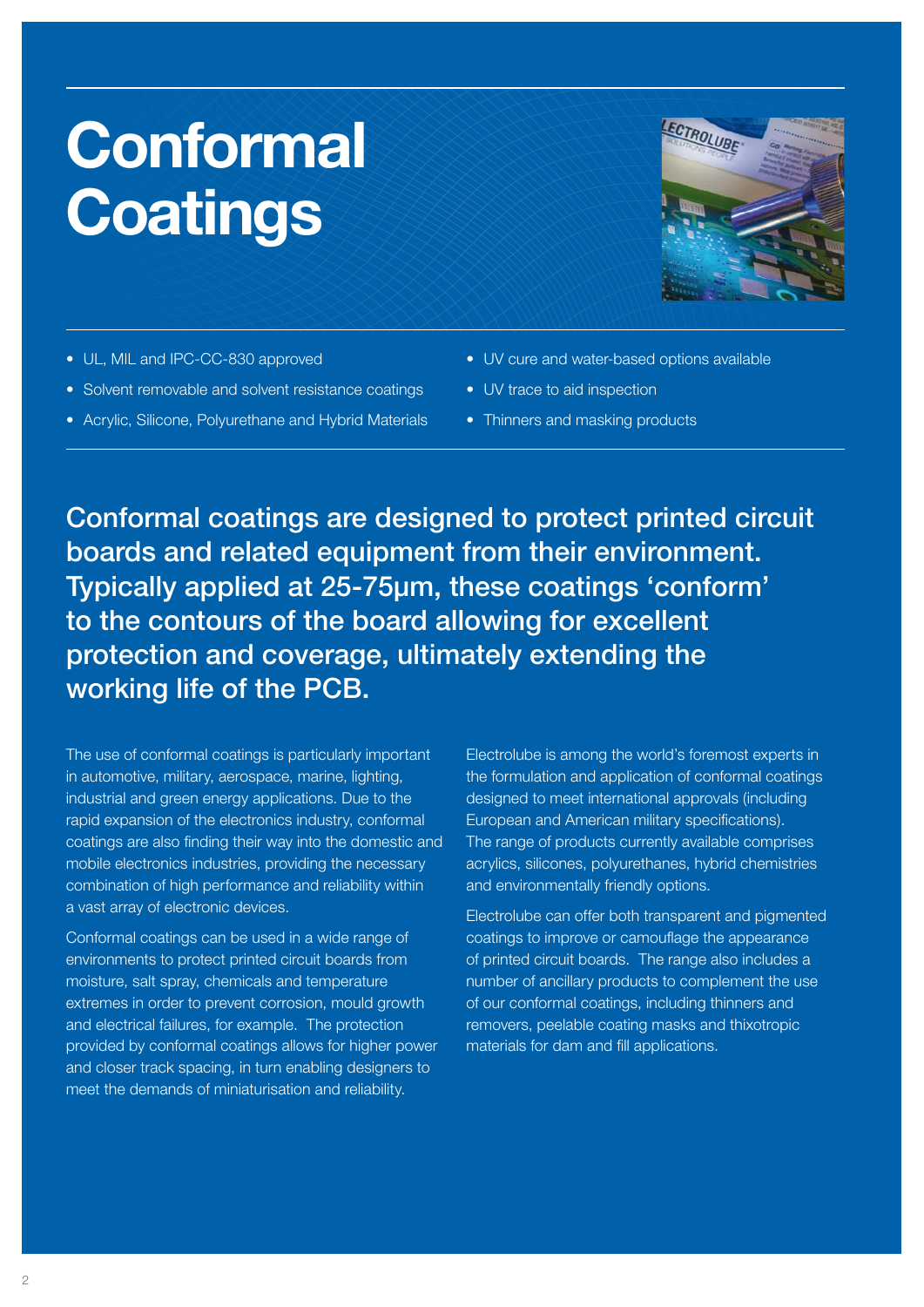# **Selection and Best Practice**



In order to achieve the best performance, it is imperative that the most suitable coating and application methods are chosen. The main considerations during this selection period are:

## Application Method

Conformal coatings can be applied via spray, dip or brush methods either by manual or automated application. Products are available in bulk, aerosol and small packaging sizes, therefore the correct method and conditions should be assessed for each application. Careful consideration of the advised humidity and temperature conditions for the selected coating should be taken for both application and curing stages.

As well as working with a number of local and international equipment suppliers to apply conformal coatings, Electrolube also offer a range of water and solvent-based cleaning products to ensure all corrosive residues are removed from the printed circuit board prior to conformal coating application. Electrolube therefore offers superior technical support in ensuring the correct application parameters are identified. Please contact us for further information where required.

## Operating Environment

The coating must be suitable for use under the required operating conditions. Technical data is provided based on a range of internal and external tests according to international standards. Customers should perform their own testing to ensure that the coating retains all of the required properties throughout the expected lifetime of the product, in its anticipated end use environment. This is due to the differing conditions exhibited as a result of varying PCB materials and designs.

## Electrical Requirements

Conformal coatings form a protective, insulating layer. The most common electrical parameter tested is the Surface Insulation Resistance (SIR). This measurement is often taken before and after coating and exposure to harsh conditions, thus ensuring the coating continuously provides the level of insulation required. The coating should also exhibit high dielectric strength; the minimum required can be determined from the intertrack separation and the potential difference between adjacent tracks.

## Board Layout

The design of the board should include consideration of the placement of components that should not be coated. Selective spray equipment or the application of a peelable coating mask can be used to help avoid such areas. Alternatively, gel materials can be used to form a 'dam' to contain the coating and avoid capillary effects transferring material to unwanted areas, such as connectors.

## Rework and Repair

If the assembly requires repair then consideration must be given to the ease of removal of the coating. Electrolube offer products for the effective removal of conformal coatings, including those that are solvent resistant.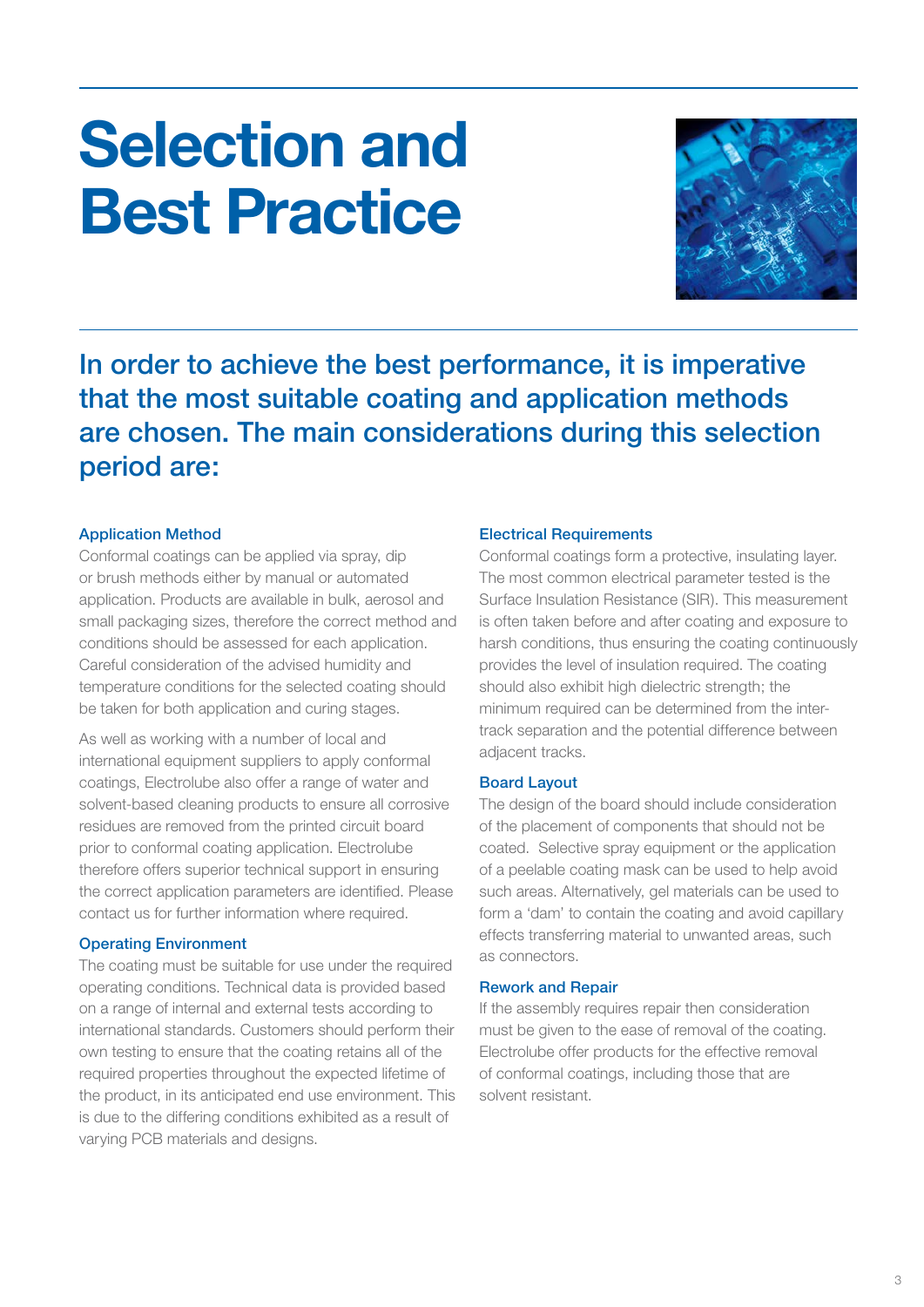

# Coating Options

| <b>ACRYLIC</b>           | HPA, APL, AFA                     |
|--------------------------|-----------------------------------|
| <b>SILICONE</b>          | <b>SC-102</b>                     |
| <b>MODIFIED SILICONE</b> | DCA - SCC3 Range, LFCC, FSC, FSCP |
| <b>POLYURETHANE</b>      | <b>PUC, URC</b>                   |
| <b>WATER-BASED</b>       | <b>WBP, WBPs</b>                  |
| <b>RUBBER</b>            | <b>LTC</b>                        |
| UV CURE                  | <b>UVCL</b>                       |
| <b>TWO-PART SYSTEMS</b>  | 2K100, 2K300, 2K500               |
| <b>THIN-FILM COATING</b> | <b>FPC</b>                        |

Electrolube offer a range of conformal coatings including solvent-based, hybrid chemistries and environmentally friendly products. The most widely used materials are historically solvent-based, the benefits of which include:

## VOCs – The Need for Change

- Volatile solvents used in conformal coatings are classed as VOCs (Volatile Organic Compounds).
- VOCs contribute towards the formulation of ground level ozone.
- Ease of processing and application
- Simple viscosity adjustment
- Suitability for a range of application methods
- Tailored application and cure
- Such pollution can have many detrimental effects on the environment, damaging forests and vegetation.
- In addition, some materials classed as VOCs can act as irritants and over exposure can lead to a variety of health problems.

## VOC Definitions

## EPA

'Volatile Organic Compounds (VOC) means any compound of carbon, excluding carbon monoxide, carbon dioxide, carbonic acid, metallic carbides or carbonates and ammonium carbonate, which participates in atmospheric photochemical reactions.'

## EU Solvents Emissions Directive

'Any organic compound with a boiling point less than or equal to 250˚C at a standard pressure of 101.3 kPa.'

Previously the directive referred to the definition as 'Any organic compound, having at 20˚C a vapour pressure of 0.01KPa or more, or having corresponding volatility under the particular conditions of use'.

As stated on the European Commission website, either method is suitable:

'The "boiling point approach" was adopted for Directive 2004/42/CE because during negotiations Member States were generally more in favour of this definition of VOCs than the "vapour pressure approach" definition in Directive 1999/13/EC. The main reason is that the boiling point of a substance is easier to identify (and presumably more data are available) than the vapour pressure at room temperature of the same substance. Nevertheless, the results of the two approaches for any one substance are, to the knowledge of the EU Commission, in most cases identical.'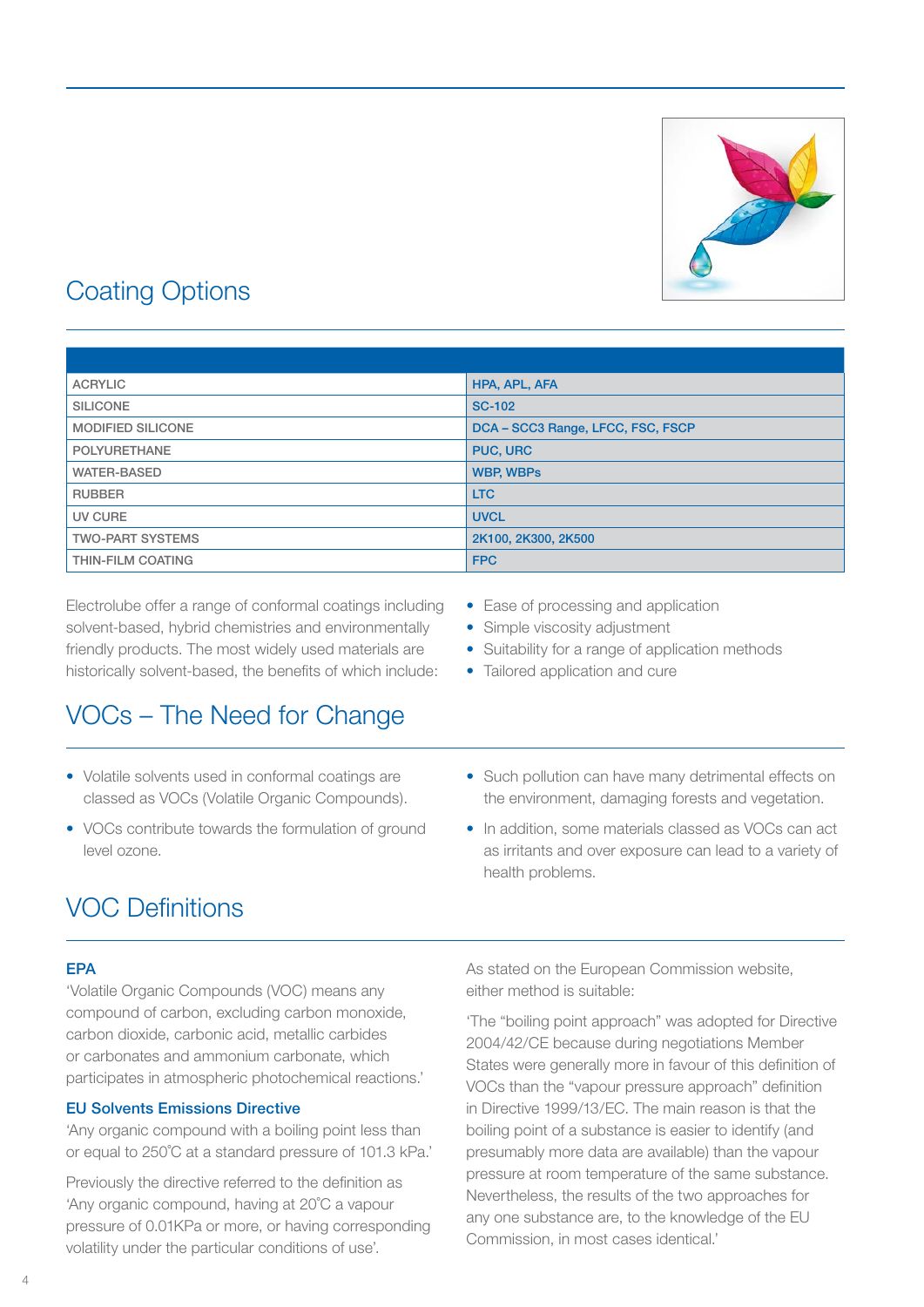

# Low VOC Alternatives

Products such as the Electrolube water-based coatings help to keep VOC levels to an absolute minimum without compromising on performance:

- WBP Utilising hybrid technology, WBP offers the performance characteristics of a polyurethane coating, exhibiting excellent flexibility and solvent resistance. WBP is for dipping application methods.
- WBPs Is based on the same chemistry as WBP but specifically designed for spraying applications.

In addition, Electrolube manufacture conformal coatings with alternative curing technologies, such as UVCL, a UV cure conformal coating that completely eliminates the use of VOCs.

Electrolube are continually developing 'greener' technologies, helping to minimise solvent emissions and their impact on the environment.

## Investigation & Methodology

A coating needs to be exposed to a range of environments via appropriate test conditions to establish its performance range and limitations.

The ideal coating should offer a combination of:

- Good electrical properties
- Low moisture permeability
- Good physical characteristics
- Excellent adhesion to all board materials

## Basic tests:

• Electrical performance and accelerated humidity testing.

## Advanced testing:

• Severe conditions such as salt mist, temperature extremes or rapid environmental changes.

## Approvals

The following Electrolube conformal coatings are approved to the standards listed:

- DCA (SCC3) UL746, Def Stan 59/47
- AFA IPC-CC-830, UL746
- HPA MIL 46058-C
- $\bullet$  FSC IFC 61086, UL746
- UVCL IPC-CC-830

## BMW Group Standard

2K100, 2K500, UVCL, AFA, LTC and DCA have passed qualification to BMW Group Standard GS95011-5

Electrolube put all of their conformal coatings through the test conditions outlined in these specifications and therefore, many other coatings from the range also meet the requirements of these standards.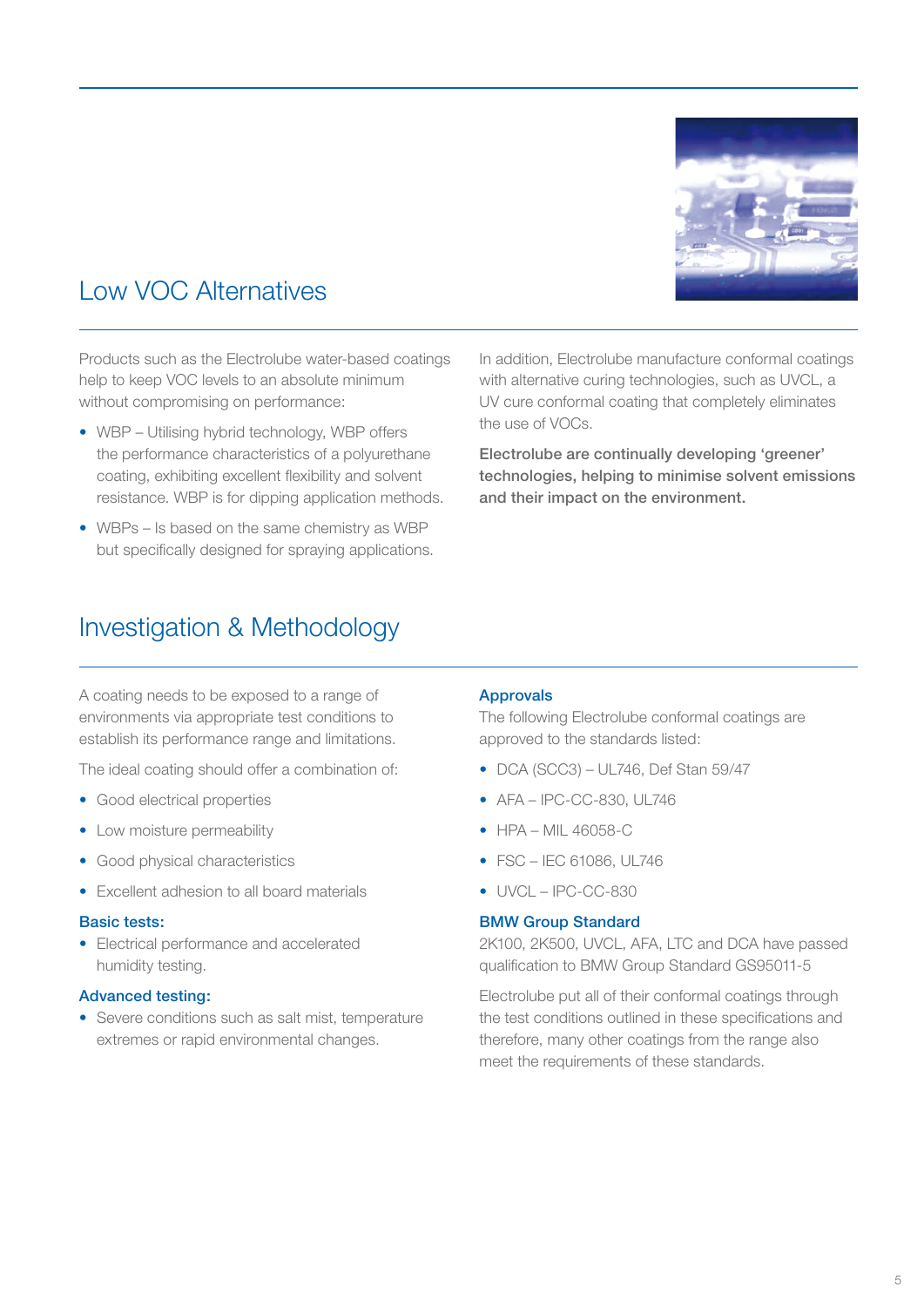# **Performance Criteria**

# Environmental Testing

Environmental testing is essential to ensure the required level of protection is achieved. End-use conditions should be replicated or accelerated, however care must be taken to ensure accelerated tests are suitable for comparison with end-use conditions:



- Humidity Exposure and Salt Mist Testing
- Thermal Cycling, Shock and Aging
- These parameters are either tested individually or combined depending on the requirements

## Environmental Cycling

Based on UL746 test methods, the following environmental cycling profile can also be utilised:

- 24 hours immersed in water, followed by
- 24 hours at 105°C, followed by
- 96 hours at 90%RH, 35°C, followed by
- 8 hours at -70°C end of cycle
- 3 cycles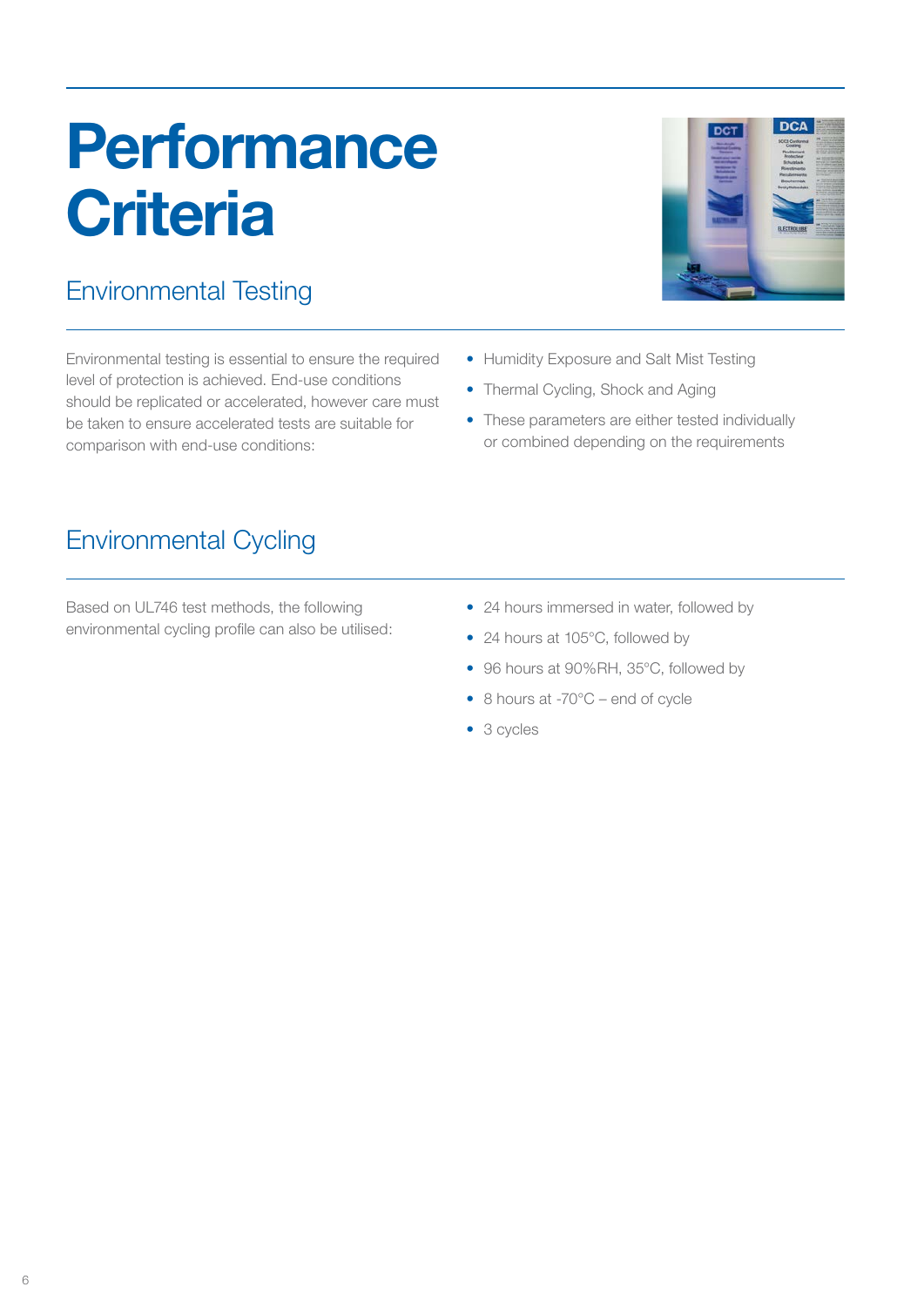

# Humidity Tests

Humidity tests were carried out on comb pattern boards, similar to those in IPC-TM 650 2.6.3.4:

• 85-90% RH, 40°C, 50V DC, 168 hours

# Salt Mist Tests

Salt mist tests were carried out in accordance with IEC 60068-2-11:

- 5% salt solution
- 35°C, 168 hours



# Environmental Testing

 $\blacksquare$  After humidity testing  $\blacksquare$  after salt mist testing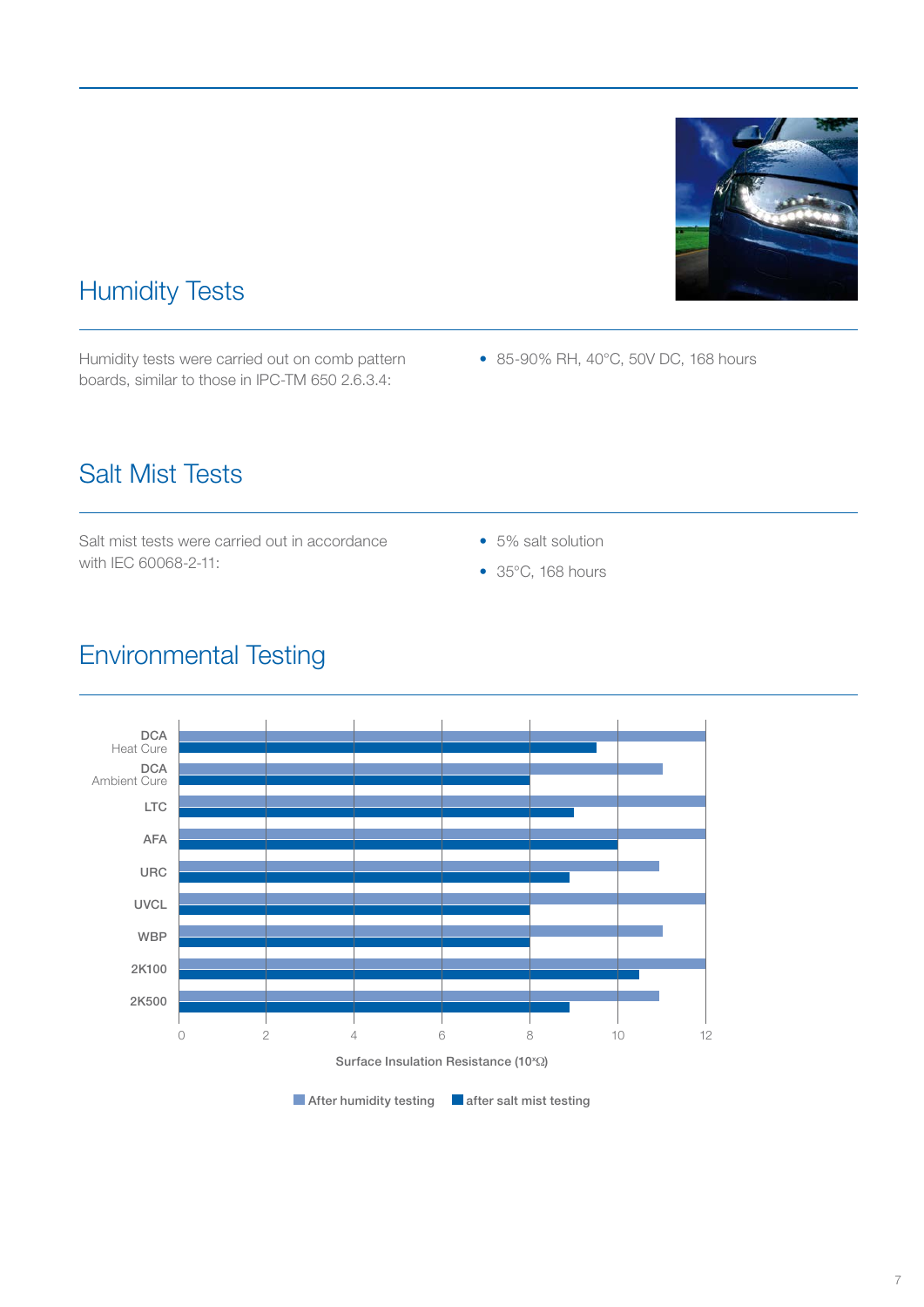

# Corrosive Gas Testing

Corrosive gas testing involves exposing PCBs to a mixed gas environment combing hydrogen sulphide and sulphur dioxide – BS EN 60068-2-60, method 1.

Surface insulation resistance (SIR) was used to determine the performance of each coating in this environment:



## Electrical Testing

Evaluation of electrical properties is essential in all conformal coating applications. Some typical tests include:

- Dielectric Strength
- Dielectric Constant
- Dissipation Factor
- Surface Insulation Resistance
- Comparative Tracking Index (CTI)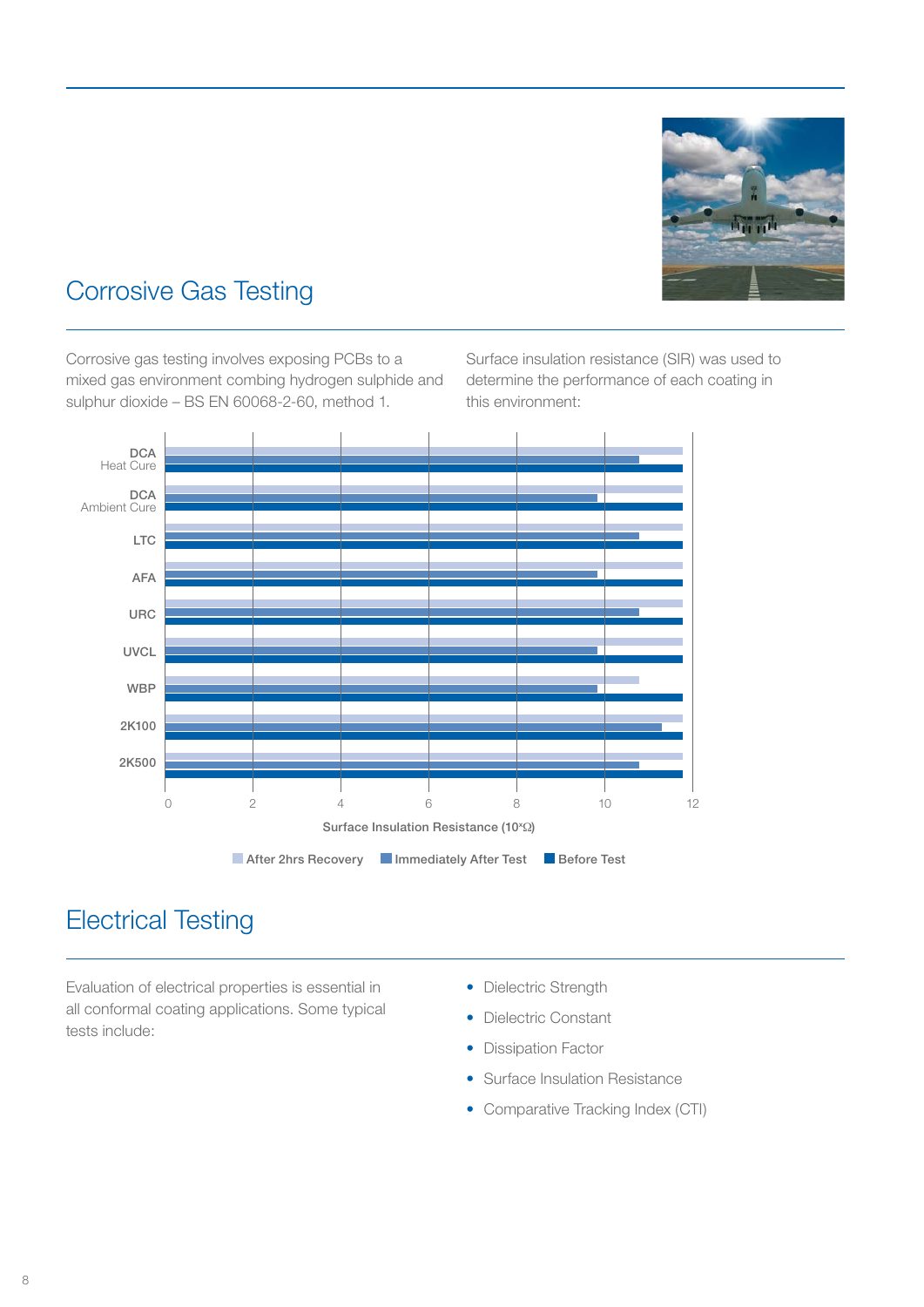

# Electrical Testing



Dielectric strength (kV/mm)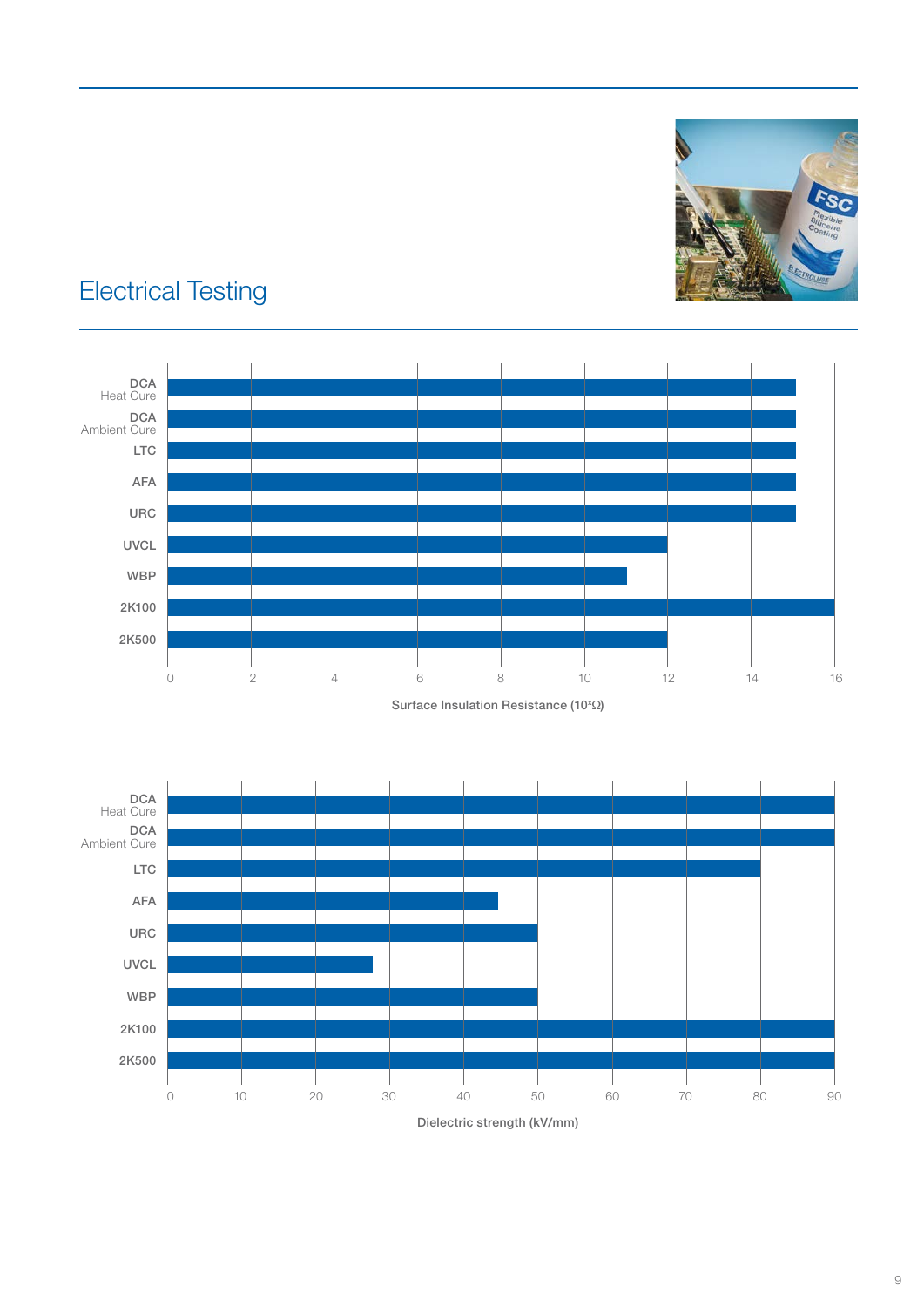

# Water Immersion

Immersion in water is an extremely harsh test for a conformal coating to pass. Most coatings will resist immersion for short periods of time however prolonged exposure can highlight issues.

- Coated boards were immersed for 7 days and the SIR results compared.
- For continuous or frequent immersion in water we advise Electrolube Encapsulation Resins



## Solvent Resistance

Solvent resistance tests can be carried out in accordance with IEC 61086-2. The performance of the coating will largely depend on the solvents used during the test. Those marked excellent will have a very high level of solvent resistance; Electrolube offer CCRG, a highly efficient coating remover for such products. Those marked 'good' have a reasonable solvent resistance to materials such as IPA but may be easily reworked with specialist products such as Electrolube ULS.

| 2K100/2K300/2K500       | <b>EXCELLENT</b>      |
|-------------------------|-----------------------|
| <b>AFA</b>              | <b>GOOD</b>           |
| <b>DCA</b> Ambient Cure | <b>GOOD</b>           |
| <b>DCA</b> Heat Cure    | <b>EXCELLENT</b>      |
| <b>FSC</b>              | <b>GOOD</b>           |
| <b>LTC</b>              | <b>OK/FAIR</b>        |
| <b>PUC</b>              | <b>EXCELLENT</b>      |
| SC-102                  | <b>GOOD</b>           |
| <b>URC</b>              | <b>GOOD</b>           |
| <b>UVCL</b>             | <b>EXCELLENT/BEST</b> |
| <b>WBP</b>              | <b>GOOD</b>           |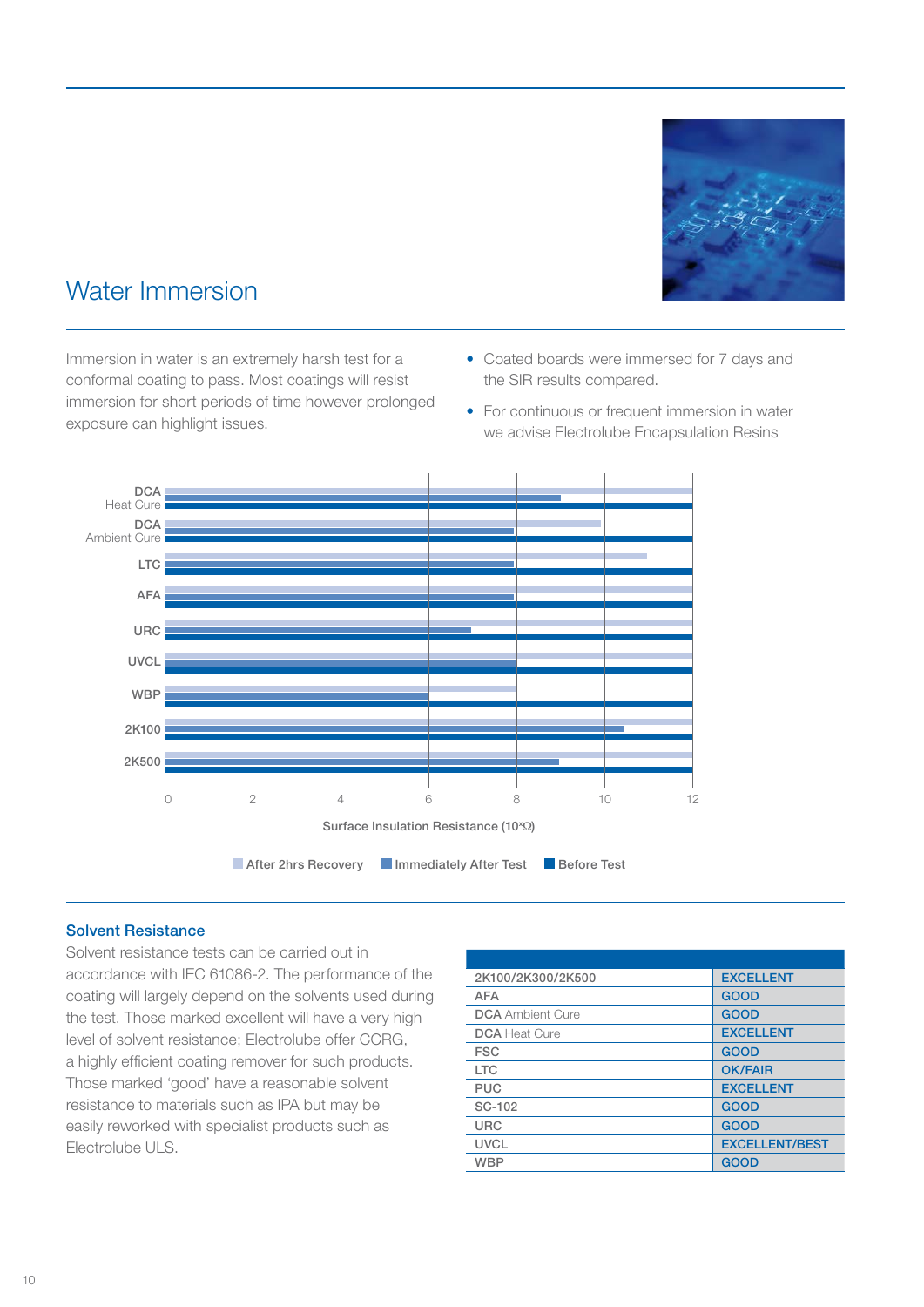# Thermal Cycling

A thermal cycling profile was set up as per IEC 60068-2-14:

- -55°C to +125°C, 25 minutes at each temperature
- 12°C/min rate of temperature change
- 20 cycles

## UV Resistance

Coated tin, copper, aluminium and FR4 panels were subjected to the cycling and then tested for adhesion (BS EN ISO 2409) and flexibility (3mm mandrel – IPC-TM 650 2.4.5.1)

All Electrolube conformal coatings pass this test when applied to the substrates described above.

Electrolube have carried out weathering resistance tests on a number of available conformal coatings. Tests were in accordance with ISO 4892, Part 3, Cycle 1: 'Plastics Methods of Exposure to Laboratory Light Sources' and carried out in a QUV SE Accelerated Weathering Tester. After 1000 hours exposure, the results indicated that Electrolube acrylic coatings, AFA, APL and HPA have superior resistance to UV light, maintaining their clarity throughout the exposure testing.

Exposure intensities will vary depending on geographical locations and therefore it is important to establish the correct accelerated exposure time for your region. As an example, this test is roughly equivalent to 4 years weathering resistance in a typical Northern European climate.

## UV Exposure Testing - 1000 Hours



Colour Change - Degree of Yellowing (L\*a\*b\* Colour Space)

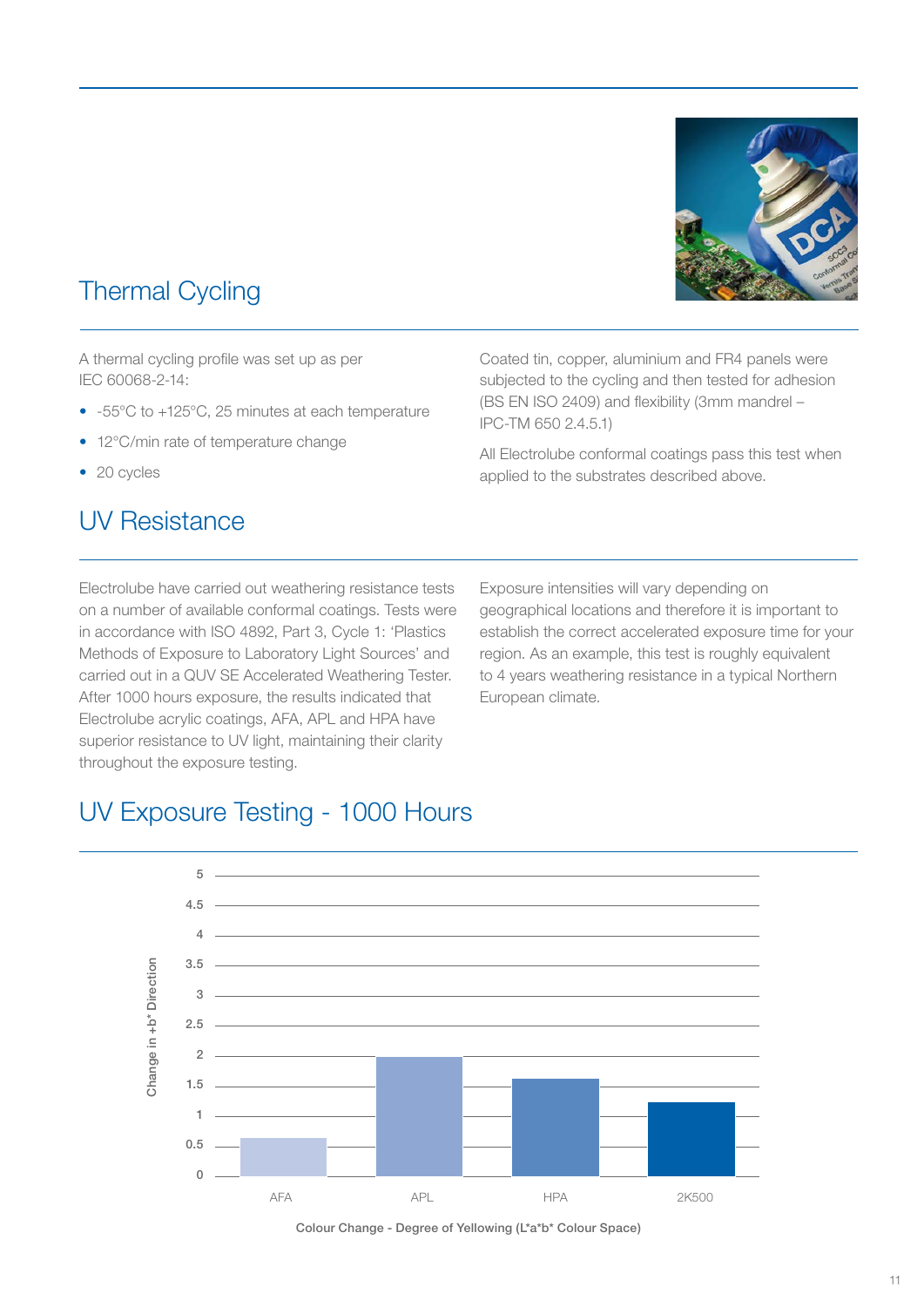# **The Product Range**



## DCA – SCC3 Conformal Coating

- High specification flexible modified silicone resin conformal coating
- UL746 approved
- May be ambient cured or heat cured for enhanced performance
- Excellent chemical and solvent resistance when heat cured
- Extremely wide operating temperature range
- Available in opaque black (DCB), opaque red (DCR) and high build (DCRT) versions



### 2K100 – Two-Part Conformal Coating

- Two-part conformal coating
- Good operating temperature range
- Highly flexible coating, low stress on components
- Hydrophobic; demonstrates excellent salt mist and condensation resistance
- Good solvent resistance
- Excellent coverage, even over difficult geometries



## 2K300 – Two-Part Conformal Coating

- Two-part conformal coating
- Enhanced operating temperature range
- Highly flexible coating, low stress on components
- Hydrophobic; demonstrates excellent salt mist and condensation resistance
- Good solvent resistance • Excellent coverage even over difficult geometries



## 2K500 – Two-Part Conformal Coating

- Two-part conformal coating
- Wide operating temperature range
- Good abrasion resistance
- Excellent thermal shock performance
- Maintains good clarity even when exposed to UV light
- Excellent coverage, even over difficult geometries





## AFA – Aromatic Free Acrylic Coating

- Excellent clarity, ideal for LED applications
- Free of aromatic solvents
- Meets UL746 and IPC-CC-830 ndustry standards
- Very fast touch-dry time
- May be removed with solvents such as Ultrasolve (ULS)
- UV trace to aid inspection







## • Approved to US MIL-1-46058C • UV trace to aid inspection

HPA – High Performance Acrylic

- Excellent electrical properties
- Excellent clarity, ideal for LED applications

• High performance flexible acrylic coating

• May be removed with solvents such as Ultrasolve (ULS)

## APL – Acrylic Protective Lacquer

- Excellent clarity, ideal for LED applications
- Offers excellent adhesion to all substrates
- Good temperature range and dielectric properties
- May be soldered through for rework
- UV trace to aid inspection
- May be removed with solvents such as Ultrasolve (ULS)

#### SC-102 – Silicone Conformal Coating

- 100% Solids silicone coating
- Very fast touch dry time
- Good coverage; ideal for difficult geometries
- Soft, flexible coating
- Room temperature cure for ease of processing
- Contains a UV trace for ease of inspection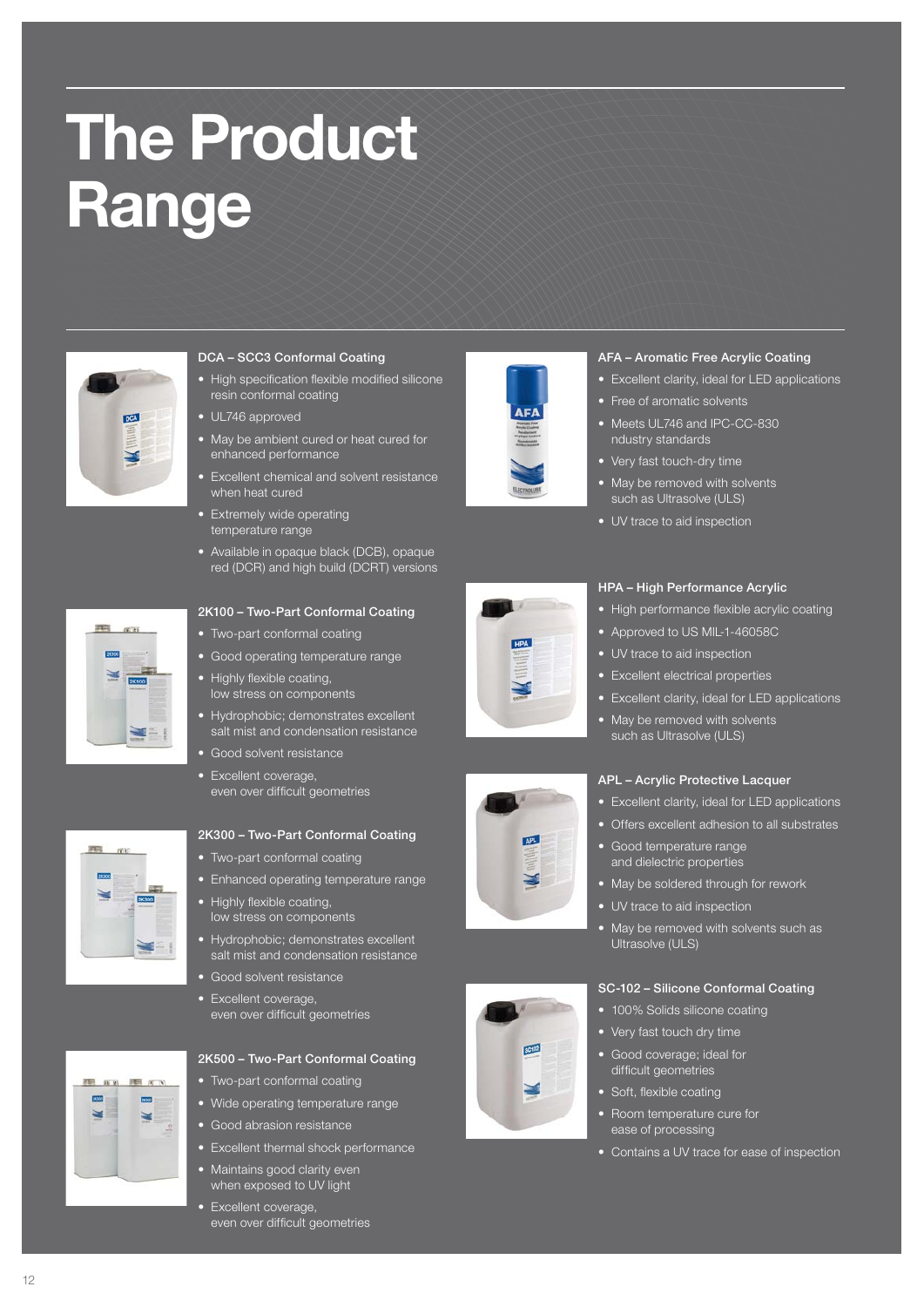

## URC – High Performance Urethane Coating

- Fast touch dry time
- Excellent abrasion resistance and mechanical strength
- Excellent adhesion under challenging climatic conditions
- Contains a UV trace to aid inspection
- High level of flexibility, even at low temperatures
- Good resistance to a wide range of chemicals and solvents





## WBP/WBPs – Aquacoat Plus

for selective spray application

• Water-based coating, very low VOC content

• Excellent flexibility, even after thermal cycling • UV trace to aid inspection

- Excellent solvent resistance
- Resistance to mould growth
- N-Methyl pyrrolidone, isocyanate and phenol free
- Wide operating temperature range
- UV trace to aid inspection



### LTC – Aromatic-Free Low Temperature Coating

- Maintains flexibility even at low temperatures
- Fast touch-dry time
- Rubber-based coating free from aromatic solvents
- Excellent protection in high humidity environments
- Good high temperature and thermal shock performance
- UV trace to aid inspection









## FSC – Flexible Silicone Coating

- Solvent removable, modified silicone conformal coating
- May be removed with solvents such as Ultrasolve (ULS)
- High level of protection offered in humid environments
- May be soldered through for rework
- Very high surface insulation resistance
- Wide operating temperature range

#### LFCC – Lead Free Conformal Coating

- Compatible with lead free flux residues
- N-Methyl pyrrolidone, isocyanate and phenol free
- Wide operating temperature range
- UV trace to aid inspection
- Excellent electrical properties
- Excellent protection in humid environments

## CPL – Clear Protective Lacquer

- General purpose coating for PCBs giving high quality glossy finish
- Ideal for protecting ferrous metals from corrosion
- Good resistance to humidity
- May be soldered through for rework
- No UV trace
- Also used as a top coat for protecting conductive lacquers

### FPC- Fluorinated Polymer Coating

- Non-flammable, ultra-thin coating
- Very low surface energy
- Repels hydrocarbon and silicone oils, synthetic fluids and aqueous solutions
- Low film strength once cured; connectors do not require masking
- Extremely quick touch dry time
- Simple coating procedure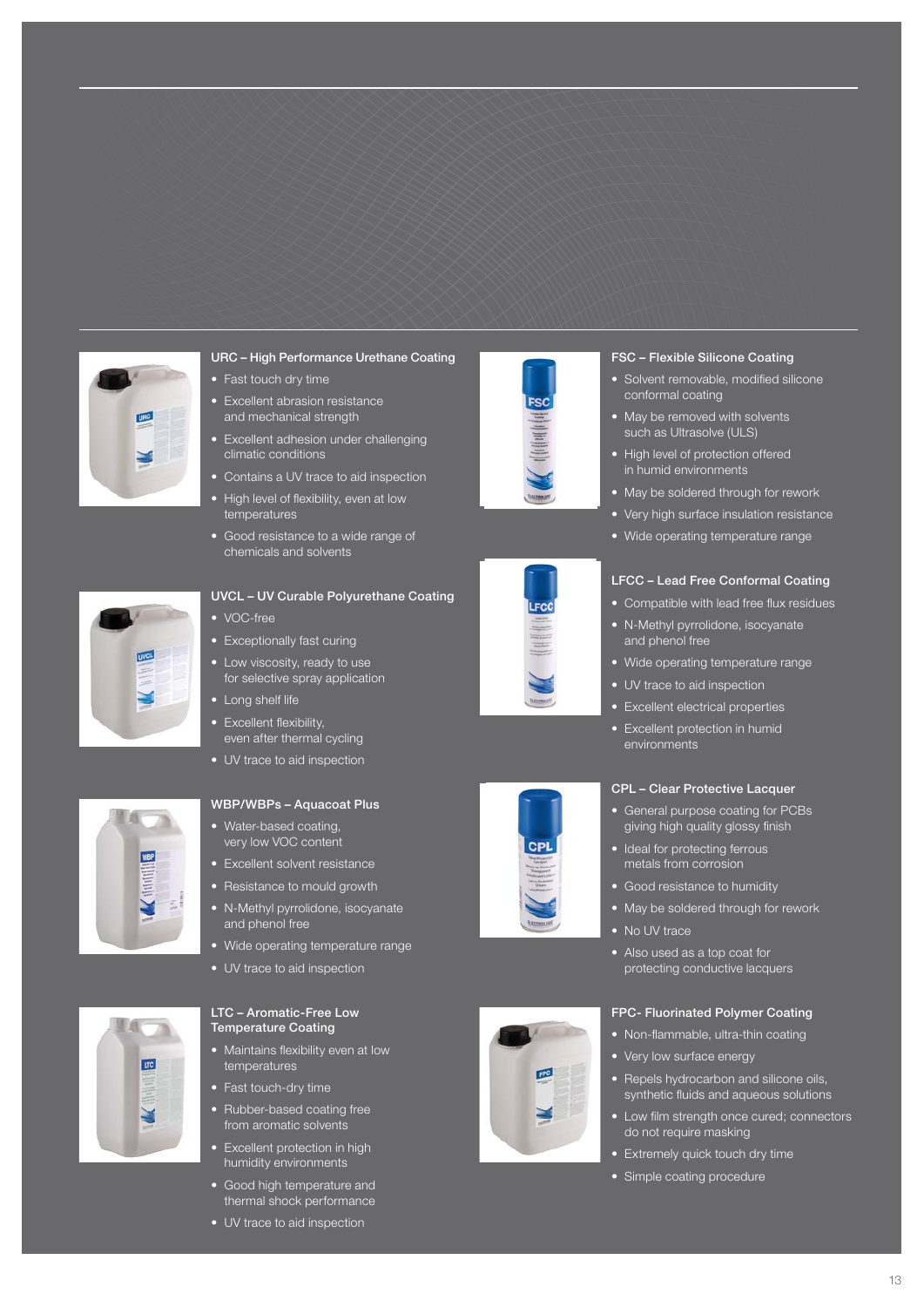# **Associated Products**



15

## The Safewash Range

- Water-based cleaning products for use before conformal coating
- Environmentally friendly
- Efficient removal of all flux residues
- Ensures cleanliness to military standards is achieved
- Products available for ultrasonic, spray under immersion and dishwasher application
- Products available for stencil cleaning and uncured adhesive removal

## HFS – High Performance Fluorinated Solvent

- Non-flammable solvent
- Fluorinated solvent suitable for a wide range of applications
- Used to dilute fluorinated coatings, such as FPC
- Very fast drying; aids quick processing
- Promotes cost effective and efficient application
- Can be used for electronic cleaning and general degreasing applications



## PCM – Peelable Coating Mask

- Flexible latex for masking components
- Manual removal, leaving no residue
- Solvent resistant and does not contaminate conformal coatings
- Dries at room temperature
- High film strength, does not break easily
- Can be accurately applied using automated dispensing machines

## PCS – Peelable Coating Mask Synthetic

- Thermal cure
- Ammonia free no odour
- Manual removal, leaves no residues
- Does not dissolve in solvents or contaminate conformal coatings
- Suitable for use with dip, spray or brush applied coatings
- Can be accurately applied using automated dispensing machines





- Thixotropic gel specifically formulated to remove Electrolube's solvent resistant coatings
- Allows localised removal of components
- Can be used in conjunction with RRS, Resin Removal Solvent for complete coating removal
- Water rinsable
- Does not contain methylene chloride

## ULS – Ultrasolve Cleaning Solvent

- Allows efficient rework of solvent removable conformal coatings
- Excellent degreasing properties
- Fast evaporation
- Compatible with most plastics, rubbers and elastomers
- APL, FSC, HPA, AFA, TFA can be removed
- Available in bulk, aerosol and aerosol brush version

## HFFR – Hexane-Free Flux Remover

- N-hexane free
- Efficient removal of all flux residues
- Harmless to most plastics, rubbers and elastomers
- Leaves a perfectly clean, dry surface with no residue
- Fast evaporation
- Available in bulk, aerosol and aerosol brush version

## IMC – Industrial Machine Cleaner

- Designed for general cleaning of automated dispensing equipment
- Ideal for cleaning selective spray equipment prior to and following the use of UVCL Conformal Coating
- Non-flammable
- Prevents machine blockages
- Low toxicity
- Very low vapour pressure

\*Various sizes are available for most products, including bulk











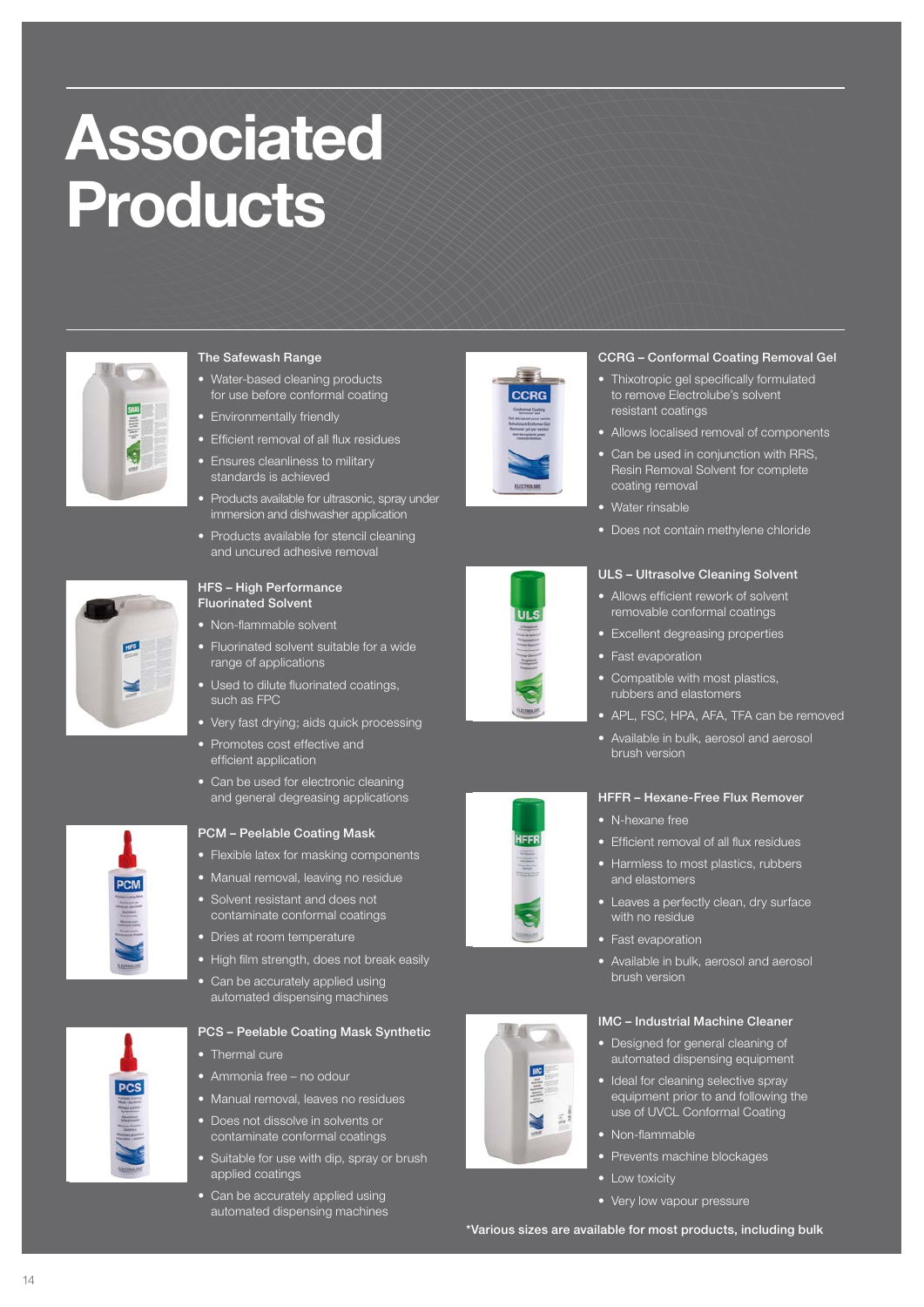| <b>Conformal</b>                       | <b>AFA</b>                                                          | <b>DCA</b>                           | <b>FSC</b>                            | <b>HPA</b>                  | <b>LTC</b>                                                                 | <b>SC-102</b>           | <b>URC</b>                           | <b>UVCL</b>                                            | WBP/<br><b>WBPS</b>         | <b>2K100</b>                                 | <b>2K300</b>                                 | <b>2K500</b>                                 | <b>FPC</b>                   |
|----------------------------------------|---------------------------------------------------------------------|--------------------------------------|---------------------------------------|-----------------------------|----------------------------------------------------------------------------|-------------------------|--------------------------------------|--------------------------------------------------------|-----------------------------|----------------------------------------------|----------------------------------------------|----------------------------------------------|------------------------------|
| <b>Coatings</b>                        | Aromatic Free Acrylic                                               | Silicone Conformal<br>Coating (SCC3) | Flexible Modified<br>Silicone Coating | High Performance<br>Acrylic | Low Temperature<br>Coating                                                 | Silicone Coating        | High Performance<br>Urethane Coating | Cure Conformal<br>Coating<br>$\geq$                    | Aquacoat Plus/<br>Sprayable | High-Performance<br>Solvent Free<br>Urethane | High-Performance<br>Solvent Free<br>Urethane | High-Performance<br>Solvent Free<br>Urethane | Ultra-Thin Coating           |
| <b>Colours Available</b>               | Trans-<br>parent                                                    | Clear/<br>Black/<br>Red              | Clear                                 | Clear                       | Clear                                                                      | Clear                   | Clear                                | Clear                                                  | Clear                       | Clear                                        | Clear                                        | Clear                                        | Clear                        |
| Viscosity (mPa s<br>@ 20°C) (Bulk)     | 175                                                                 | 200                                  | 550                                   | 300                         | 150                                                                        | 500                     | 240                                  | 150                                                    | 200/80                      | 2000                                         | 1500                                         | 1000                                         | $\sqrt{2}$                   |
| Flashpoint (°C)<br>(Bulk)              | $-7$                                                                | 27                                   | 27                                    | $-7$                        | $-3$                                                                       | >90                     | 27                                   | >90                                                    | None                        | >100                                         | >100                                         | >100                                         | >90                          |
| Solids (%) (Bulk)                      | 35                                                                  | 37                                   | 50                                    | 35                          | 23                                                                         | 100                     | 43                                   | 100                                                    | 35                          | 100                                          | 100                                          | 100                                          | $\overline{c}$               |
| Dielectric Strength<br>(kV/mm)         | 45                                                                  | 90                                   | 80                                    | 45                          | 80                                                                         | 17                      | 80                                   | 27                                                     | 50                          | 90                                           | 90                                           | 90                                           | 90                           |
| Insulation<br>Resistance $(\Omega)$    | $1 \times 10^{15}$                                                  | $1 \times 10^{15}$                   | $1 \times 10^{20}$                    | $1 \times 10^{15}$          | $1 \times 10^{15}$                                                         | $1 \times 10^{15}$      | $1 \times 10^{16}$                   | 7 x 10 <sup>12</sup>                                   | $5 \times 10^{11}$          | $2 \times 10^{16}$                           | $2 \times 10^{16}$                           | $5 \times 10^{12}$                           | $1 \times 10^{15}$           |
| Temp. Range (°C)                       | $-65$ to<br>$+125$                                                  | $-70$ to<br>$+200$                   | $-50$ to<br>$+125$                    | $-55$ to<br>$+130$          | $-65$ to<br>$+130$                                                         | $-65$ to<br>$+200$      | $-40$ to<br>$+130$                   | $-65$ to<br>$+135$                                     | $-60$ to<br>$+125$          | $-40$ to $+100$                              | $-40$ to<br>$+130$                           | $-40$ to $+140$                              | $-40$ to<br>$+200**$         |
| <b>Touch Dry Time</b><br>(Mins @ 20°C) | $5 - 10$                                                            | $50 - 55$                            | $10 - 15$                             | $10 - 15$                   | $10 - 15$                                                                  | $<$ 10                  | 15                                   | $\overline{\phantom{a}}$                               | $25 - 35$                   | 240                                          | 240                                          | 240                                          | $1 - 5$                      |
| <b>Cure Time</b><br>(Hours @ 20°C)     | 24                                                                  | 2 @ 20°C<br>& 2 @<br>$90^{\circ}$ C* | 24                                    | 24                          | 24                                                                         | 24                      | 24                                   |                                                        | 24                          | 10 mins @<br>80°C                            | 10 mins<br>@80°C                             | 10 mins $@$<br>80°C                          | 24                           |
| <b>Solvent Resistance</b>              | **                                                                  | ***                                  | **<br>向下                              | ★★★★                        | $\bigstar$<br>女女女                                                          | ★★★★                    | **                                   | ****                                                   | ***                         | ****                                         | ***                                          | ****                                         | ***                          |
| Humidity<br>Resistance                 | ***                                                                 | ***                                  | ***                                   | ***<br>÷                    | ****                                                                       | ***                     | ***                                  | ****                                                   | **<br>A Y                   | ****                                         | ***                                          | ****                                         | ***                          |
| <b>Mould Resistance</b>                | ***                                                                 | ***                                  | ***                                   | ***                         | ***                                                                        | ***                     | ***                                  | ***<br>÷                                               | **<br>食食                    | ****                                         | ***                                          | ****                                         | **                           |
| <b>Thinners</b>                        | <b>FTH</b>                                                          | <b>DCT</b>                           | <b>DCT</b>                            | <b>UAT</b>                  | <b>LTCT</b>                                                                | N/A                     | LOT                                  | N/A                                                    | DI Water                    | N/A                                          | N/A                                          | N/A                                          | <b>HFS</b>                   |
| <b>UV Trace</b>                        | Yes                                                                 | Yes                                  | Yes                                   | Yes                         | Yes                                                                        | Yes                     | Yes                                  | Yes                                                    | Yes                         | Yes                                          | Yes                                          | Yes                                          | Yes                          |
| Approvals                              | IPC-<br>CC-830,<br>UL746,<br>(Meets)<br><b>BMW</b><br>GS95011-<br>5 | <b>UL746</b>                         | IEC61086.<br><b>UL746</b>             | $MIL-I-$<br>46058C          | (Meets)<br><b>BMW</b><br>GS95011-<br>5, IPC-<br>CC-830,<br><b>IEC61086</b> | Meets<br>IPC-<br>CC-830 | Meets<br>IPC-<br>CC-830              | (Meets)<br><b>BMW</b><br>GS95011-<br>5, IPC-<br>CC-830 |                             | (Meets) BMW<br>GS95011-5,<br>IPC-CC-830      | Meets<br>IPC-<br>CC-830                      | IPC-<br>CC-830<br><b>BMW</b><br>GS95011-5    | <b>Meets</b><br><b>UL746</b> |

*\* The SCC3 range may also be cured at ambient temperature however the solvent resistance will be reduced.* 

*Please refer to the technical data sheet for more information on UV Curing Parameters.*

*\*\*Application and Geometry Dependent.*

*2K100, 2K500, UVCL, AFA, LTC and DCA have passed qualification to BMW Group Standard GS95011-5*